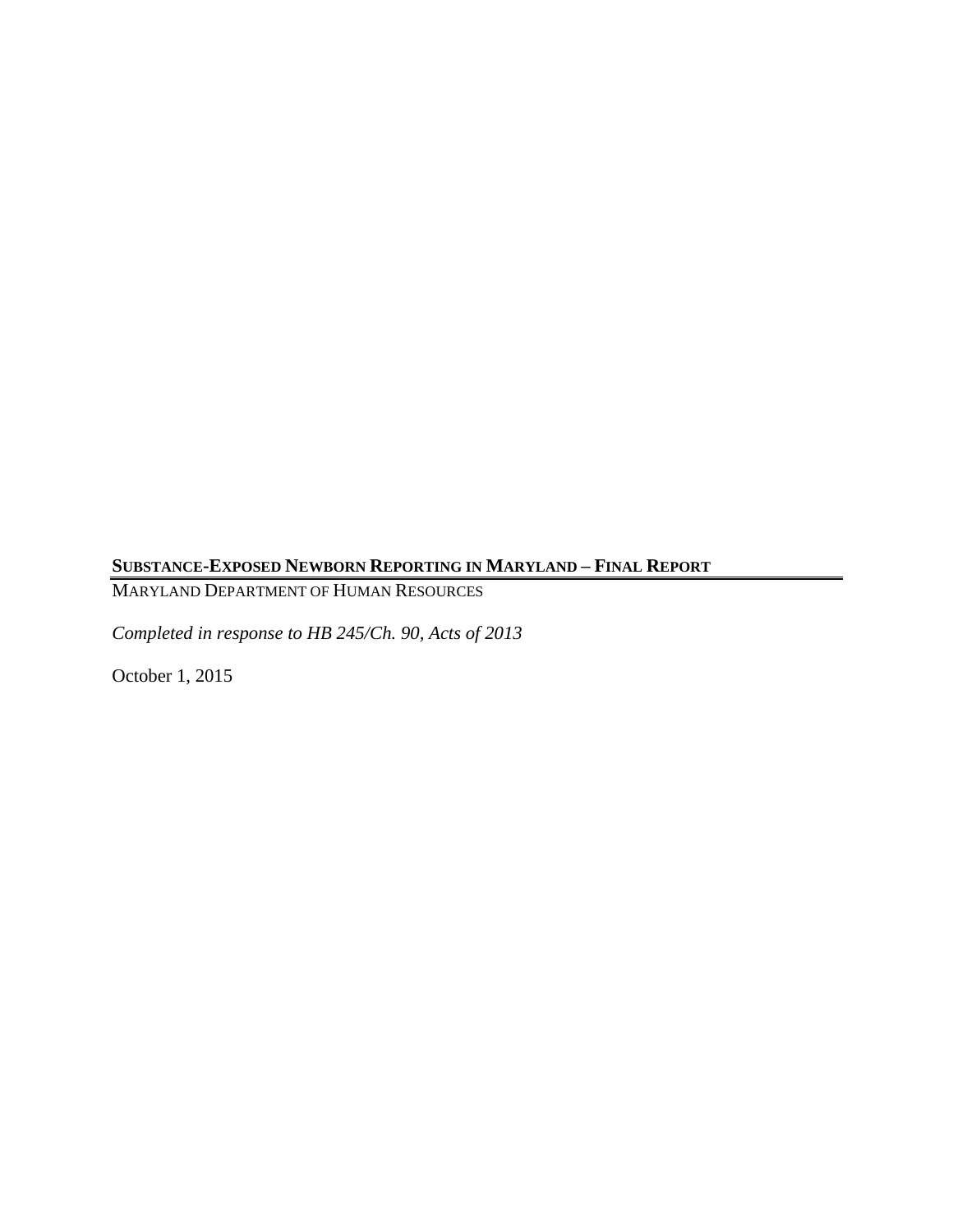## **REPORT REQUIREMENT – FAMILY LAW ARTICLE § 5-704.2**

The Department of Human Resources (DHR) submits this report in response to the following excerpt from the provisions of Section 2 of Chapter 90, Acts of 2013:

*"SECTION 2. AND BE IT FURTHER ENACTED, That:* 

- *(a) On or before October 1, 2014, the Department of Human Resources shall submit a preliminary report to the General Assembly, in accordance with § 2–1246 of the State Government Article.*
- *(b) On or before October 1, 2015, the Department of Human Resources shall submit a final report to the General Assembly in accordance with § 2–1246 of the State Government Article.*
- *(c) The reports required under subsections (a) and (b) of this section shall include:* 
	- *(1) the number of assessments conducted by the Department of Human Resources in response to reports submitted under Section 1 of this Act;*
	- *(2) the outcomes of any assessments conducted;*
	- *(3) the number of mothers referred to substance abuse treatments as a result of reports made under Section 1 of this Act; and*
	- *(4) the number of cases arising under Section 1 of this Act that resulted in a termination of parental rights."*

(HB 245/Ch. 90, Acts of 2014)

#### **BACKGROUND**

In 2012, the Department of Human Resources developed and proposed legislation mandating that certain health care practitioners report the birth of a substance-exposed newborn to the local department of social services (LDSS), in compliance with federal law. The development of the proposal involved close coordination with key stakeholders that also supported the bill: the Maryland chapters of the American Congress of Obstetricians and Gynecologists (ACOG), the American Academy of Pediatrics (AAP), and the Maryland Hospital Association (MHA).

During the 2013 legislative session, the Maryland General Assembly enacted DHR's proposed legislation (House Bill 245/Chapter 90, Acts of 2013), requiring a health care practitioner in the State who delivers or cares for a newborn affected by prenatal exposure to alcohol or controlled substances to notify the LDSS of the birth. The law, which took effect on October 1, 2013, brings Maryland into full compliance with requirements of the federal Child Abuse Prevention and Treatment Act (CAPTA).

The report by the hospital of the birth of a substance-exposed newborn is not considered a referral for investigation of suspected child abuse or neglect and does not create a presumption that a child has been or will be abused or neglected; nor will it require a referral for prosecution for any illegal action. Instead, the report triggers an assessment of the safety of, and the risk to, the newborn, as well as the development of a plan of safe care and services for the newborn and family, if needed. The law requires LDSS staff to respond to the referring hospital within 48 hours of the report, to consult with health care practitioners and social workers, to see the newborn, and to speak with the mother.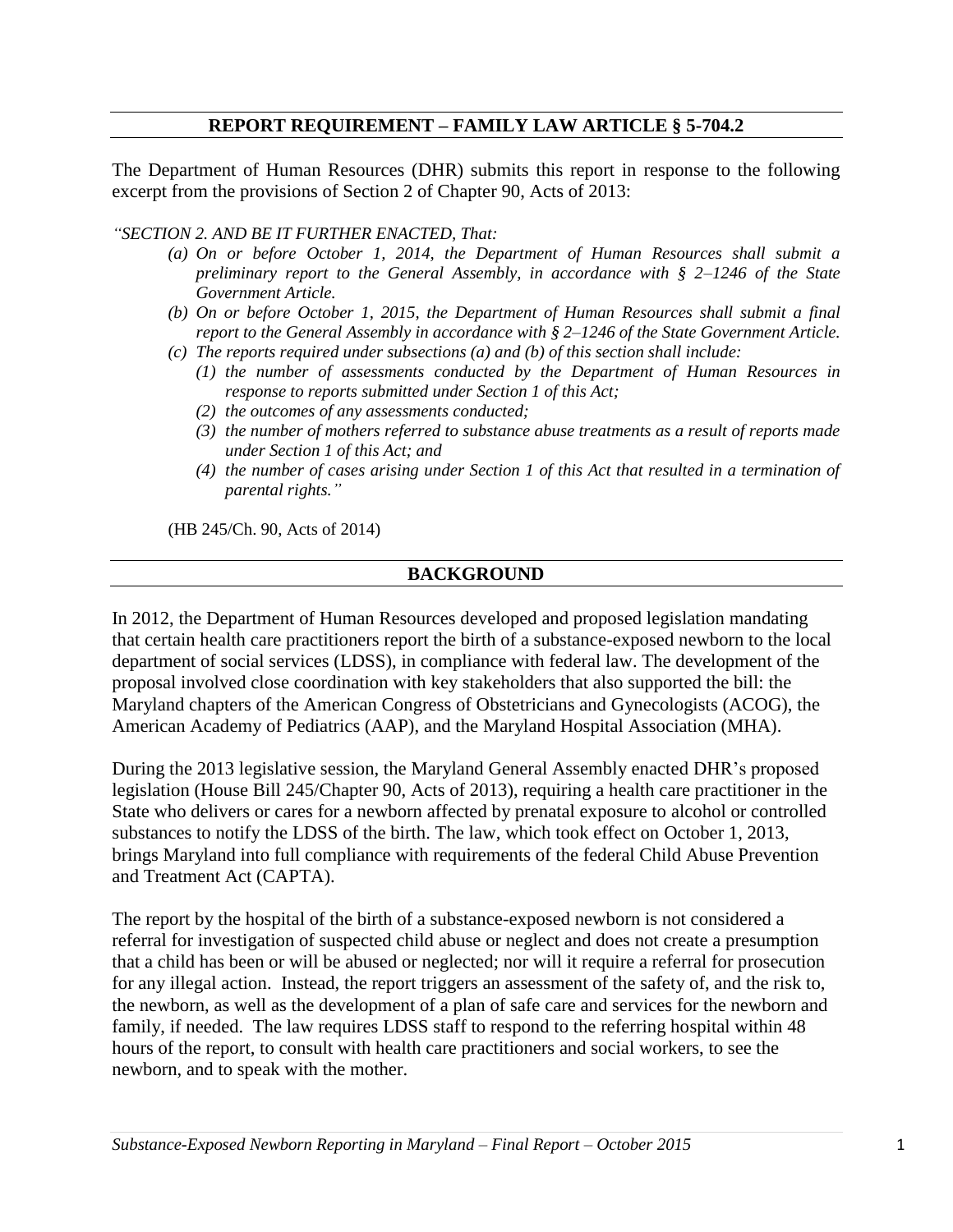HB 245 also requires DHR to submit a preliminary report to the Maryland General Assembly on or before October 1, 2014 and a final report on or before October 1, 2015. The reports must include data resulting from the implementation of the new substance-exposed newborn reporting requirements, including: the number of assessments conducted by DHR, the outcomes of those assessments, the number of mothers referred to substance abuse treatment programs and the number of cases resulting in the termination of parental rights.

DHR is pleased to submit this second and final report in accordance with the provisions of HB 245.

## **IMPLEMENTATION**

Implementation of the new law involved several different strategies to disseminate the information in collaboration with key stakeholders throughout the State. In advance of the implementation date, the Department of Human Resources sent a notification letter with a copy of HB 245 to the President/CEO, chiefs of Obstetrics and of Pediatrics, and directors of nursing and of social work case management in each of the 33 birthing hospitals in the State. The Maryland chapters of the American Academy of Pediatrics and the American College of Obstetricians and Gynecologists sent an email to each member with the letter attached. The Maryland Board of Physicians sent an email with the letter to each obstetrician, pediatrician, and family physician licensed to practice in Maryland. A notification letter was also disseminated to the health officer in each jurisdiction.

Accompanying regulations were promulgated by DHR and became effective December 23, 2013 (See COMAR 07.02.08 - Substance-Exposed Newborn Safe Care Plan). Staff in DHR's Social Services Administration (SSA) developed a new policy directive that was issued to child welfare staff across the State. Finally, SSA staff travelled to each jurisdiction to train staff from hospitals, the LDSS, the health department, substance abuse treatment providers, prenatal care providers, primary care providers, health maintenance providers, and family drug courts.

In many jurisdictions, these multidisciplinary groups met regularly for years to develop collaborative strategies and services for women with perinatal substance use issues. The new law brought more uniformity to the way in which LDSSs respond to hospital reports of substance-exposed newborns. It also prompted health care professionals and hospitals to review how they educate patients about prenatal alcohol and controlled substance use and to reexamine their drug testing policies. For this fiscal year the local teams continued to meet to discuss cases and protocols related to reporting of births of substance exposed newborns.

### **FINDINGS**

## *Total Number of Reports*

Between July 1, 2014 and June 30, 2015 (note: the first year report covered the dates 10/1/13- 7/31/14) hospital staff made 1,729 reports of substance-exposed newborns to LDSSs across the State. The reports contained information on one set of triplets, 35 sets of twins, so the total number of newborns is 1,776. Because Maryland law does not define prenatal substance use as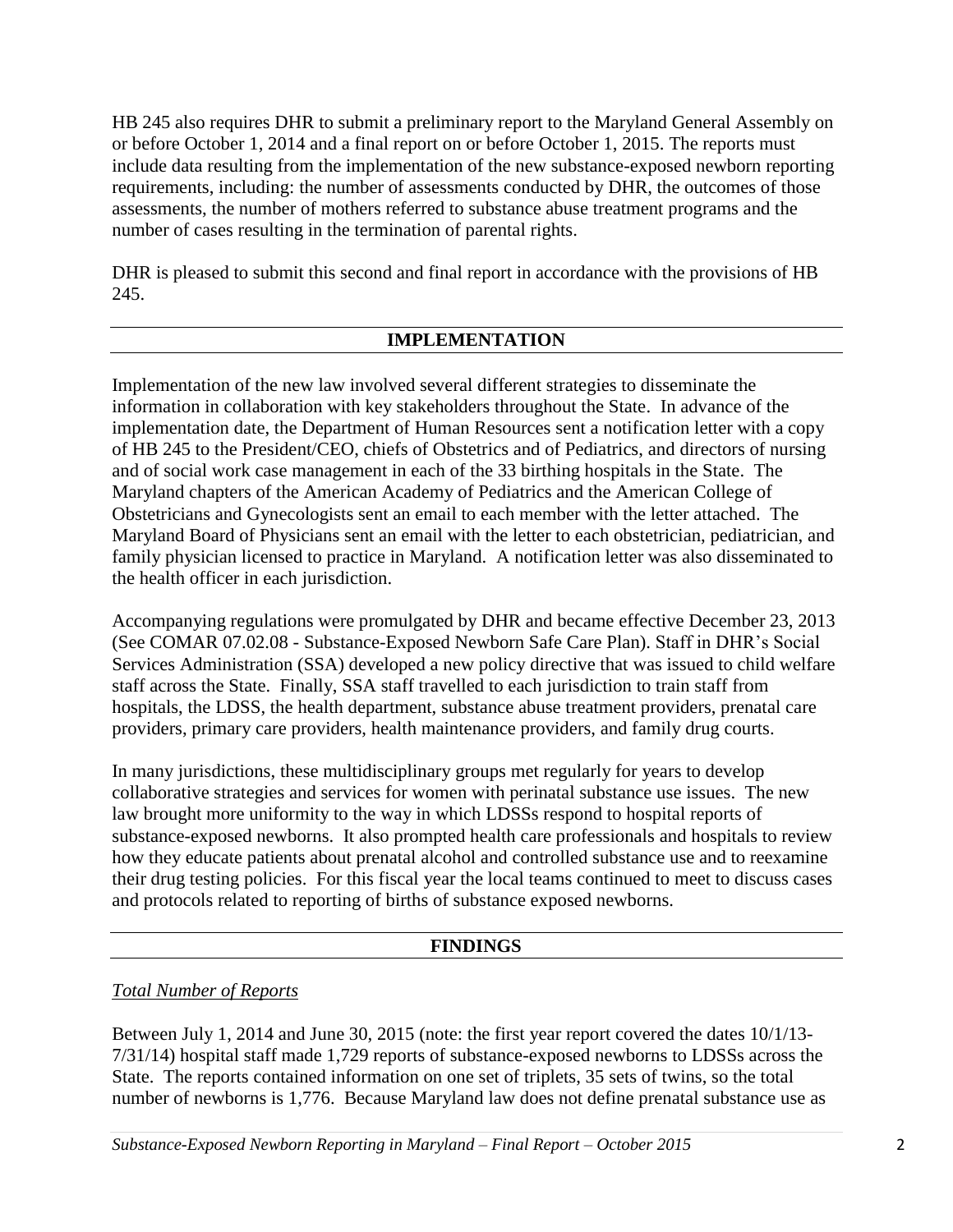child maltreatment, hospital reports of substance-exposed newborns are categorized as non-Child Protective Services (non-CPS). After the birth of an infant, however, there may be actions or behaviors of the mother that rise to the legal definition of child maltreatment, in which case the hospital report may be accepted for either a CPS-Investigative Response (CPS-IR) or a CPS-Alternative Response (CPS-AR). Alternative Response is a new approach for managing certain low risk reports of child abuse and neglect that allows workers to tailor their approach to best serve families. Under Alternative Response, low risk cases are handled through an alternate process that works collaboratively with families through the provision of services, but does not result in a formal finding.

The LDSS is also able to screen out a report if the report does not meet the requirements set forth in Family Law Article § 5-704.2 (i.e., neither mother nor newborn has a positive toxicology test at delivery/birth). Table 1 below shows the number of reports by type.



### *Number of Assessments Conducted in Response to Reports and Outcomes*

In response to a report of a substance-exposed newborn, staff from the LDSS conduct the Safety Assessment for Every Child (SAFE-C) that is used in supporting two critical decisions:

- 1. Whether a child is safe, conditionally safe, or unsafe; and
- 2. Whether or not placement is required.

The assessment is completed at the initial contact and at various points in the case; therefore, the total number of assessments is higher than the total number of reports. A total of 4,151 SAFE-C assessments were completed over the life of the cases with the following outcomes:

• In 2,801 instances, the assessment rendered a "safe" finding;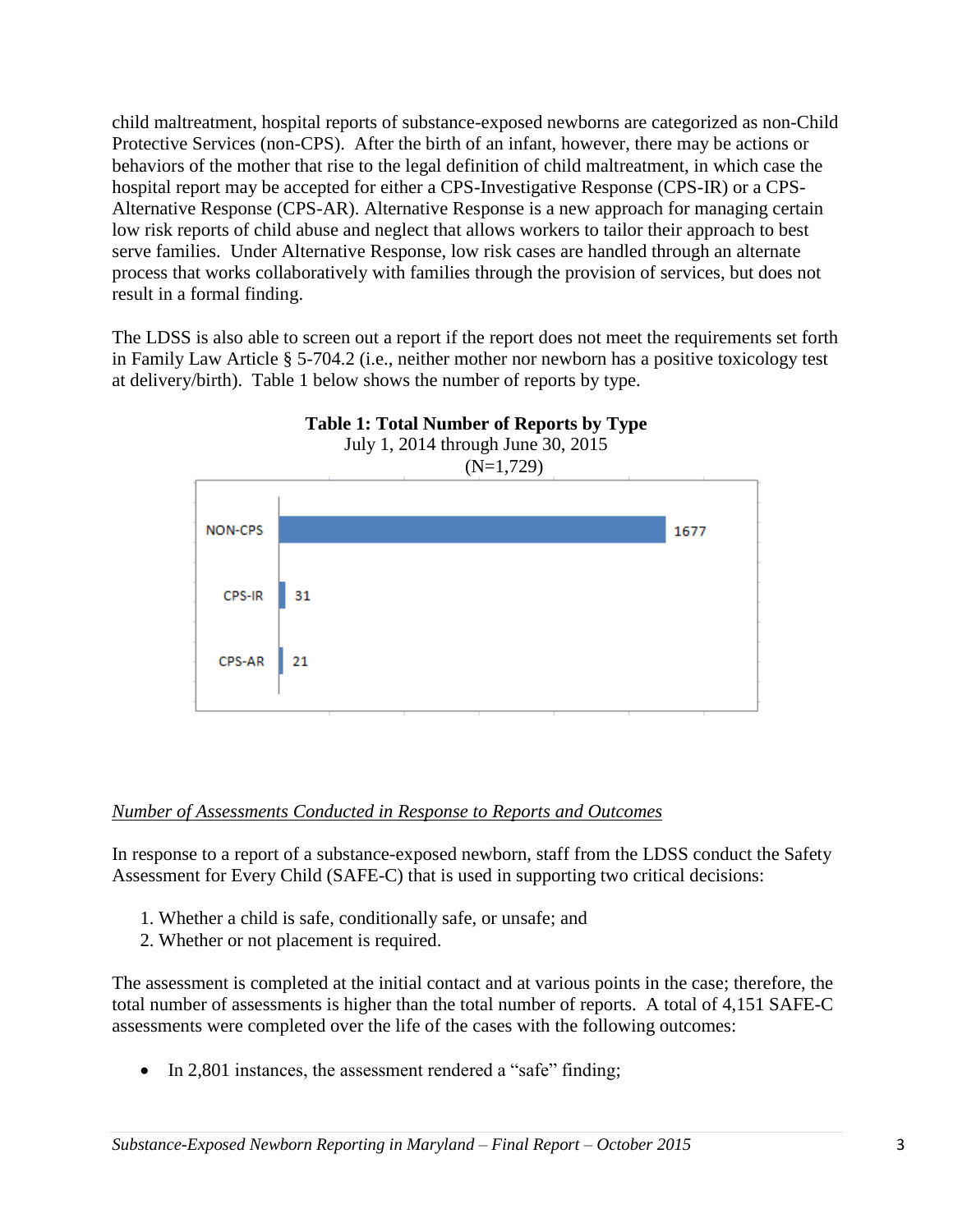- In 1,170 instances, the assessment rendered a "conditionally safe" finding (family signs an agreement to accept and participate in services, if the plan is successful the next assessment will be "safe"); and
- In 180 instances, the assessment rendered an "unsafe" finding.

Within 90 days of the newborn's date of birth, 101 newborns who were found to be unsafe were placed in an Out of Home Placement (OHP). During the time they are in OHP these newborns and families receive the services needed to achieve reunification.

Staff also conduct the Maryland Family Risk Assessment (MFRA) in response to a report of a substance-exposed newborn. This assessment identifies factors that are most highly associated with risk of future harm to children and that guides decisions about service plans. A total of 1,373 MFRAs were completed within 60 days of the newborn's date of birth.

LDSS staff provided many different types of In-Home services to these newborns and caregivers, including referrals for substance abuse, mental health, and domestic violence counseling; child development and parenting classes; assistance with day care and transportation; life skills training; and financial assistance with security deposits, energy assistance, and needed household items. There were 1,502 separate In-Home Services identified in MD CHESSIE (Maryland Children's Electronic Social Services Information Exchange system) as either provided by or paid for by the LDSSs.

## *Number of Mothers Referred to Substance Abuse Treatment*

MD CHESSIE was able to provide a count of 347 individuals who received a total of 703 services, such as assessments, urinalyses, or treatment for which the LDSSs paid. This number, however, is an undercount because MD CHESSIE documentation, during the startup period, has been recorded in narrative descriptions rather than in designated fields that can be easily extracted and counted. Startup documentation issues for substance exposed newborn cases are being addressed to improve this count of substance abuse treatment services.

### *Number of Cases That Resulted in a Termination Parental Rights*

There were 13 cases where parental rights were terminated and the child was freed for adoption.

## **DISCUSSION**

Identification of substance-exposed newborns by health care providers and hospitals continues to vary across the State because there continues to be no agreement about universal testing for controlled substances in Labor and Delivery. Hospitals that do test are competently reporting the newborns to LDSSs. SSA continues to work with LDSSs to train staff, to increase knowledge and skills for working with these multi-problem, complex families and to improve compliance with documentation requirements. SSA will work with DHMH counterparts to discuss how to track outcomes pertaining to substance abuse treatment in a more efficient manner.